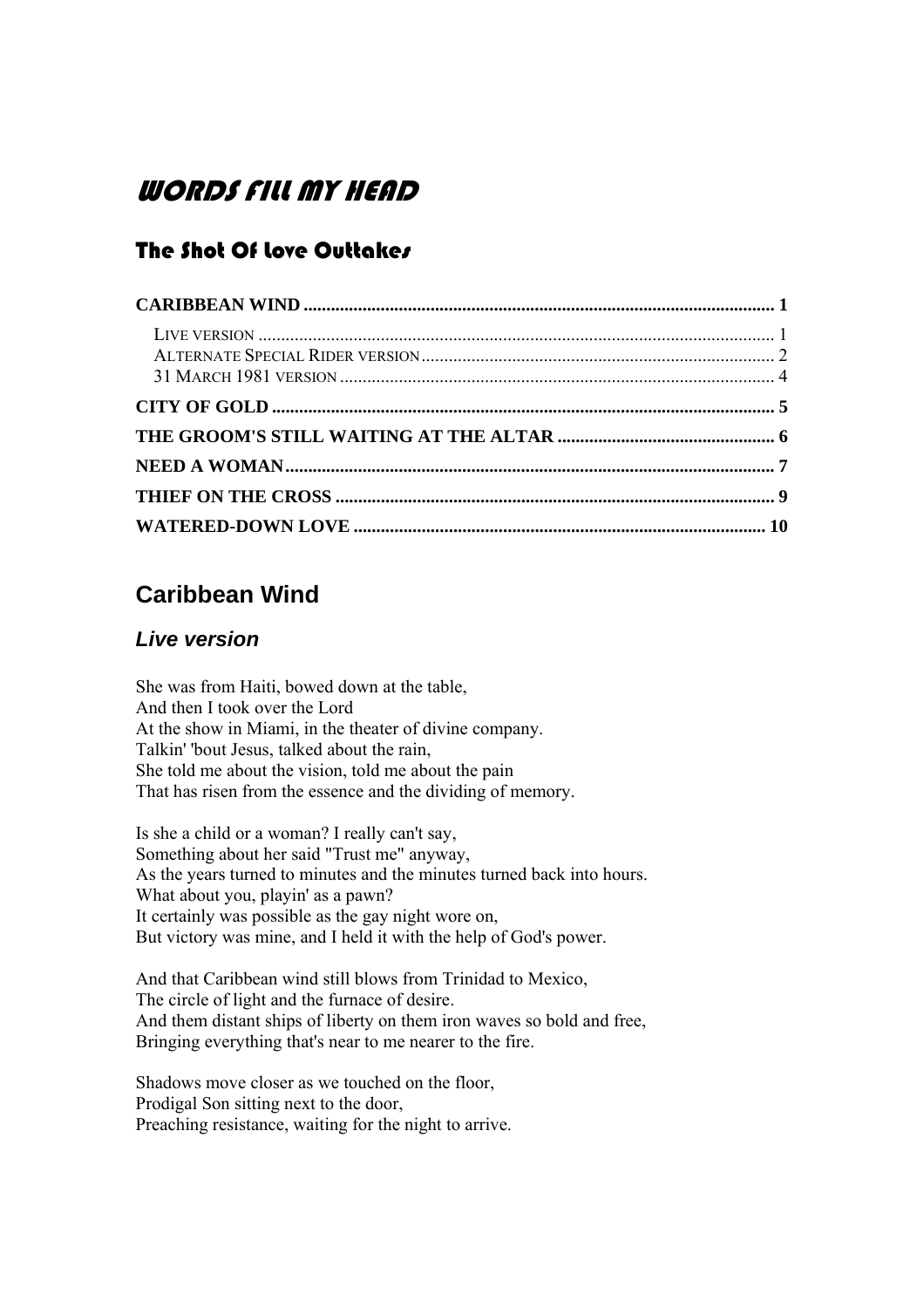He was well connected, but her heart was a a snare Cause she had left him to die in there, But I knew he could get out while he still was alive.

Stars on my balcony, buzz in my head, Slayin' Bob Dylan in my bed, Street band playin' "Nearer My God To Thee" She never did see me where the mission bells ring, She said "I know what you're thinking, but there ain't a thing" You can do about it, so you might as well agree to agree"

And that Caribbean wind blows hard from the Valley Coast into my backyard, Drivin' all your love to the furnace of desire. And them distant ships of liberty on them iron waves so bold and free, Bringing everything that's near to me nearer to the fire.

Atlantic City by the cruel sea, I hear a voice cryin' "Daddy" I always think it's for me, But it's only the silence in the buttermilk hall that call, Bearin' new messages, bringing evil reports Of rioting armies and time that is short, And earthquakes and train wrecks and death-threats written on walls.

Would I have married her? I don't know I suppose, She had bells in her braids and they hung to her toes. The curtain was rising and, like they say, the ship will sail at dawn. And I felt it come over me, some kind of glow, My voice said "Come on with me girl, I got plenty of room" But I know I'd be lyin', and besides she had already gone.

And that Caribbean wind still howls from Tokyo to the British Isles, We never walked in to that furnace of desire. And them distant ships of liberty on them iron waves so bold and free, Bringing everything that's near to me nearer to the fire.

[Source: The Telegraph # 1, lyrics as performed 12 November 1980 at the Fox Warfield Theatre in San Fransisco, California]

[TOP]

### *Alternate Special Rider version*

She was from Haiti, fair brown and intense. She was a friend of both busboys and presidents. I was playing a show in Miami, in the Theater of Divine Comedy.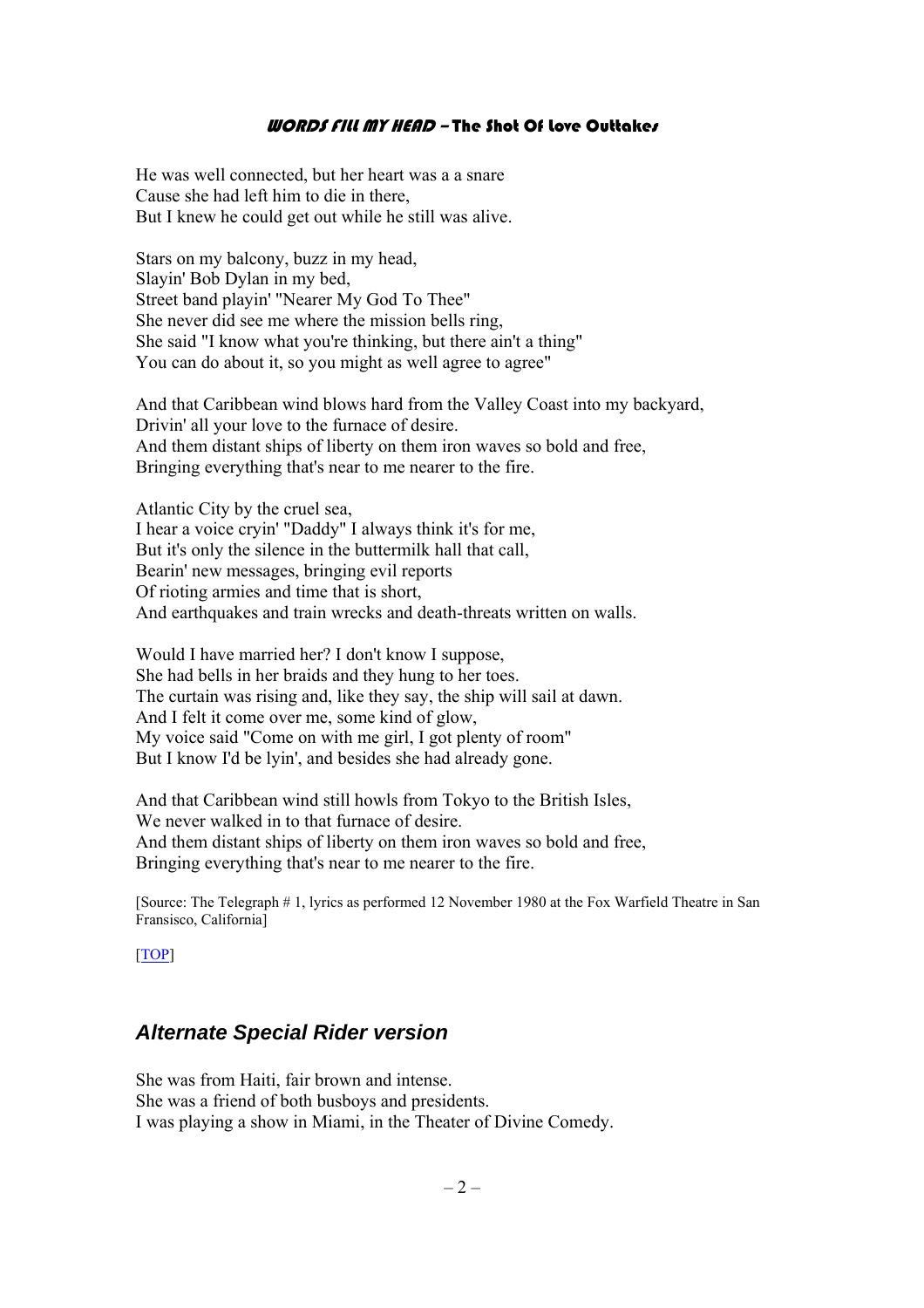I told her about Jesus, I told her about the rain, She told me about division, she told me about the pain That had arisen from the ashes and abided in her memory.

Was she a child or a woman? I really can't say, There was something about her, she trusted me anyway, As the judge and the jury were meeting with the man of the hour. It looked like I was sleeping and they thought that I was, But I was paying attention, like a rattlesnake does, When he hears footsteps trampling on the flowers.

And that Caribbean wind still blows from Mexico to Ciracauo, >From Chinatown to the furnace of desire. And them distant ships of liberty on them iron waves so bold and free, Bringing everything that's dear to me nearer to the fire.

Shadows move closer as we touched on the floor, Prodigal Son sitting next to the door, Preaching resistance, and waiting for the night to arrive. He was well connected, but his heart was a a snare As she left him to die in there, But I knew he could get out while he was still alive.

Stars on my balcony buzzing my head, Door knob turning, heat in my bed. Street band playin' "Nearer My God To Thee" We met in secret where the mission bells ring, She said "I know what you're thinking, but there ain't a thing You can do about it, so you might as well agree to agree"

And that Caribbean wind still blows from Mexico to Ciracauo, From Chinatown to the furnace of desire. And them distant ships of liberty on them iron waves so bold and free, Bringing everything that's dear to me nearer to the fire.

Atlantic City by the cruel sea, I hear a voice calling "Daddy", I always think it's for me, But it's only the silence in the buttermilk hills that call, Every new messenger brings his evil report About rioting armies and time that is short, And train wrecks and earthquakes and hate words written on walls.

Would I have married her? I don't know I suppose, She had bells in her braids and fire in her clothes. The curtain was rising and, like they was saying, the ship would sail at dawn. Then I felt it come over me, some kind of gloom,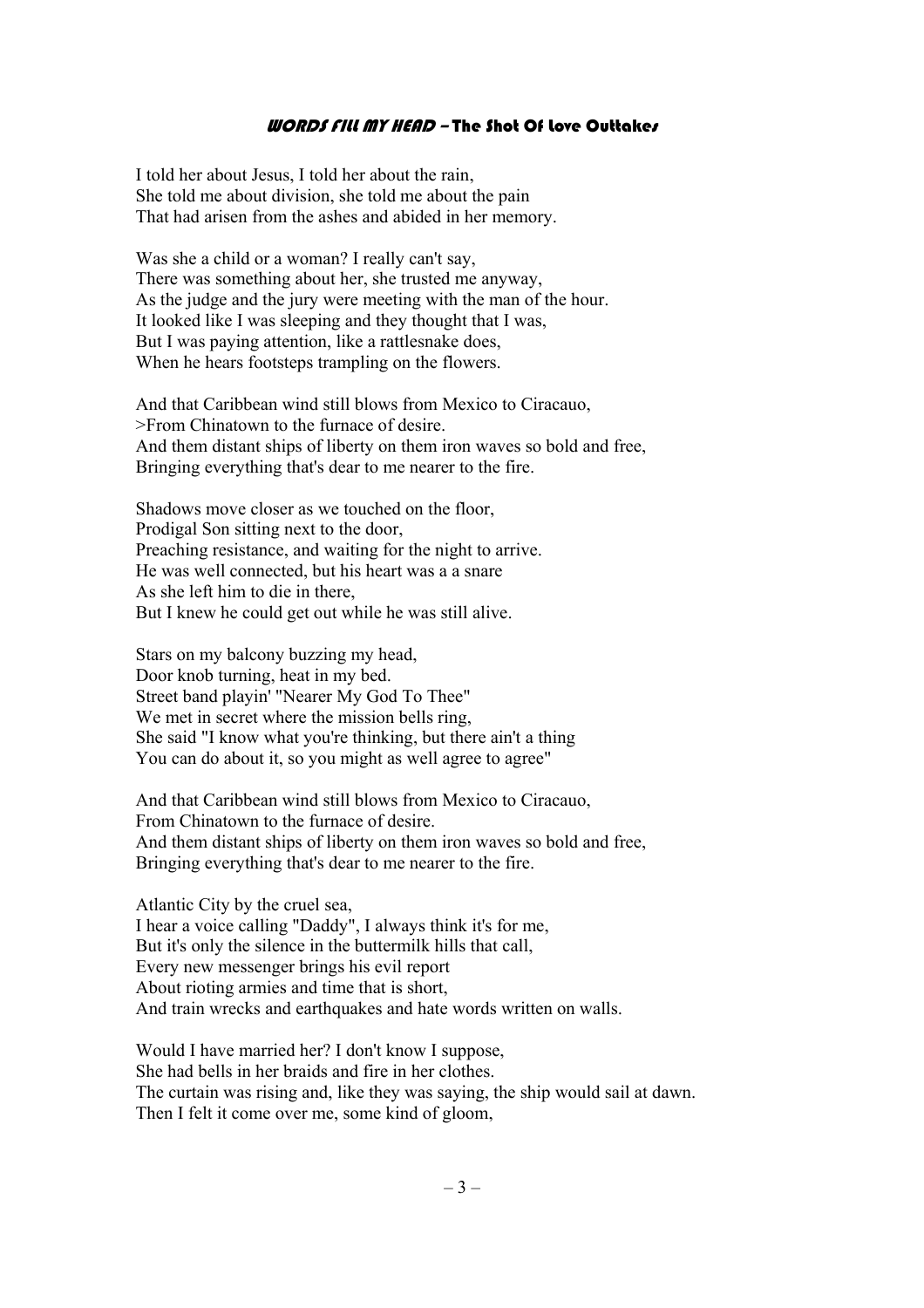I was going to say "Come home with me girl, I got plenty of room" But I knew I'd be lyin', and besides she'd already gone.

And them Caribbean winds still howl from Borneo to the British Isles, From Chinatown to the furnace of desire. And those distant ships of liberty on iron waves so bold and free, Bringing everything that's dear to me nearer to the fire.

[Source: John Roberts]

### *31 March 1981 version*

She was well rehearsed, fair brown and blonde, She had friends who were bus boys and friends in the Pentagon, Playing a show in Miami, in the Theatre of Divine Comedy. Talking to shadows where the stop in the rain, I could tell she was still feeling the pain, Pain of rejection, pain of infidelity.

Was she a child or a woman, I can"t say which, One to another she could easily switch, Couples were dancing and I lost track of the hours. He was well prepared, I knew he was, Paying attention like a rattlesnake does, When he<sup>"s</sup> hearing footsteps trampling over his flowers.

And the Caribbean winds still blow, from Nassau to Mexico, From the circle of ice to the furnace of desire. And them distant ships of liberty, on them iron waves so bold and free, Bringing everything that"s near to me, nearer to the fire.

She looked into my soul through the clothes that I wore, She said , we got a mutual friend standing at the door, And you know he"s got our best interests in mind". He was well connected, but her heart was a snare, And she had left him to die in there, He had two payments due, and he was a little behind.

Well I slept in a hotel, where flies buzz my head, Ceiling fan was broken, there was heat in my bed, Street band playing "Nearer My God to Thee". We met in secret, where we drank from a spring, She said ...I know what you"re thinking, but there ain"t a thing, We can do about it, so we might as well let it be".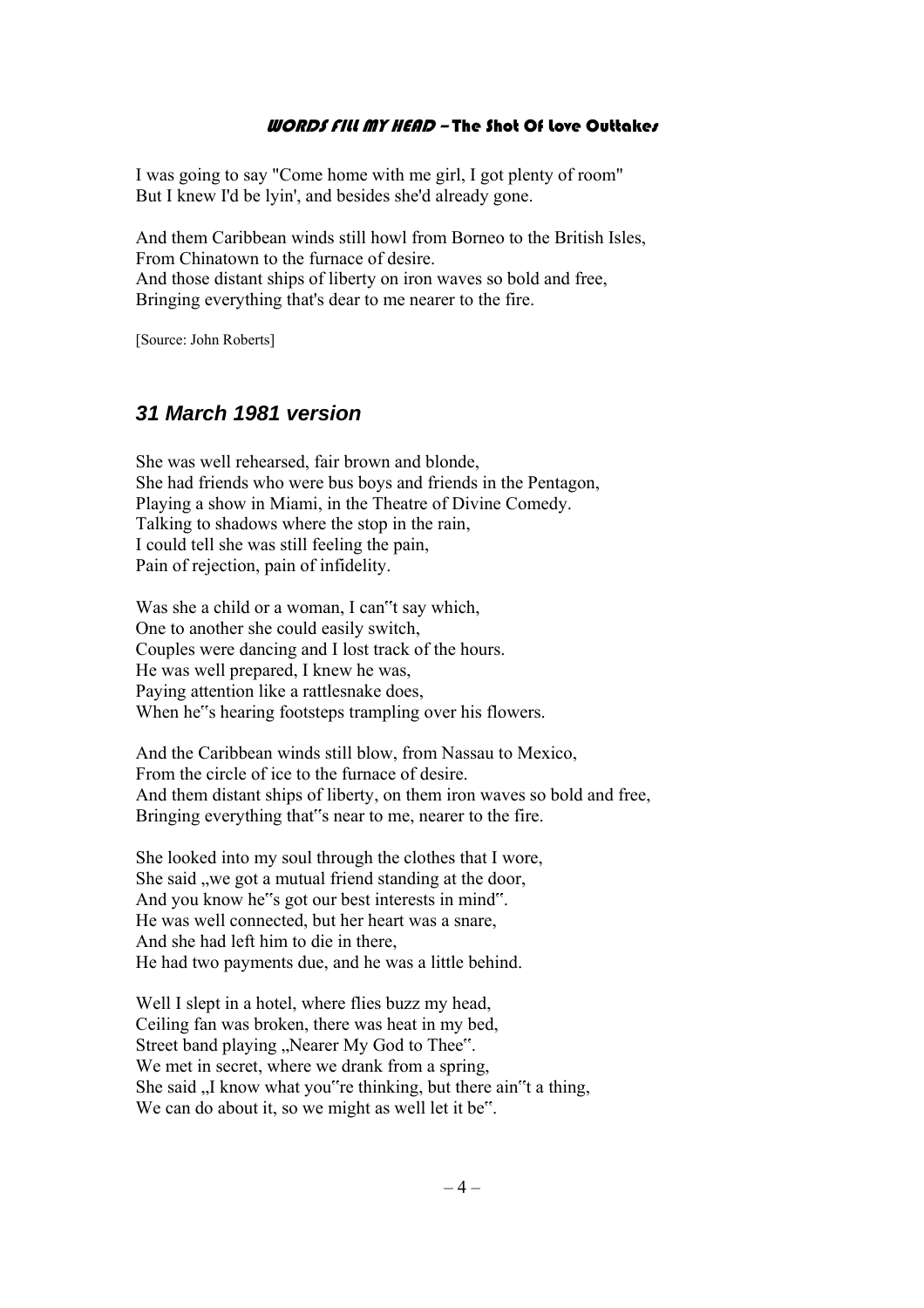And the Caribbean winds still blow, from Nassau to Mexico, From the circle of ice to the furnace of desire. And them distant ships of liberty, on them iron waves so bold and free, Bringing everything that"s near to me, nearer to the fire.

Atlantic City, two years to the day, I hear her voice crying "daddy", and I look that way, But it"s only the silence in the buttermilk hills that call. Every new messenger bringing evil report, "bout rioting armies and time that is short. And earthquakes and train wrecks and heat words scribbled on wall.

Would I have married her? I don"t know I suppose, She had bells in her braids, and they hung to her toes, But I heard my name and destiny say to be moving on. Then I felt it come over me, some kind of gloom, But I say,  $\alpha$ Come home with me girl, I got plenty of room", But I knew I"d be lying and besides she had already gone.

And them mirror being winds still blow, from Nassau to Mexico, Circle of ice to the furnace of desire. And them building ships of liberty, on them iron waves so bold and free, Bringing everything that"s near to me, nearer to the fire.

[Source: Paul Robert Thomas: Caribbean Wind]

[TOP]

# **City Of Gold**

There is a city of gold Far from the rat race Eat's at you're soul Far from the confusion And these bars that hold There is a city of gold

There is a country of light Raised up in glory Angels wear white Never know darkness Never know night There is a country of light

There is a city of love Far from this world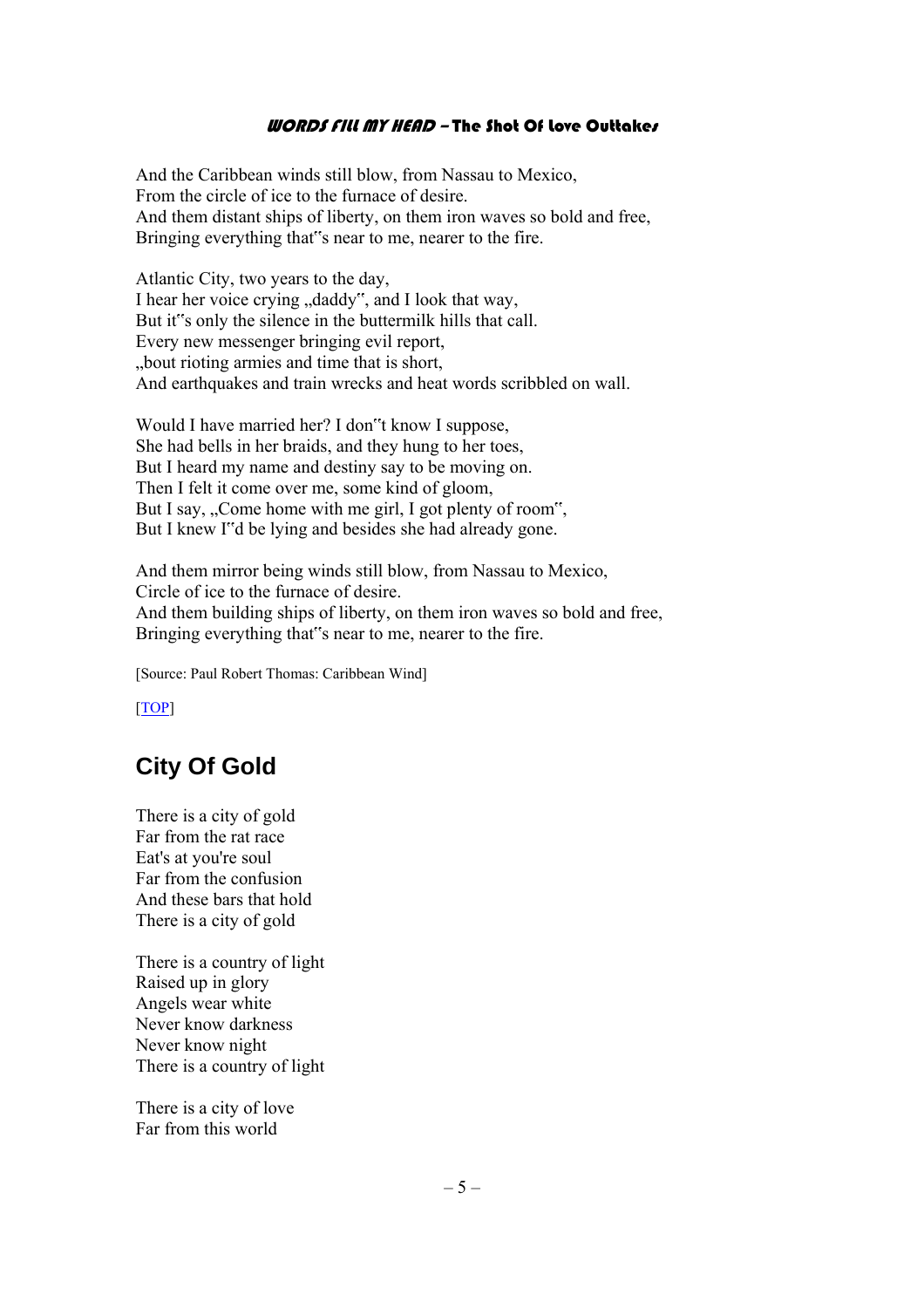And the stuff dreams are made of Beyond the sunset Stars high above There is a city of love

There is a city of hope Don't need no doctor Don't need no dope I'm ready and willing Throw down a rope There is a city of hope

There is a city of gold Far from this madness And the bars that hold Peace for your spirit Rest for your soul There is a city of gold

[Source: Some Other Kind Of Songs]

[TOP]

## **The Groom's Still Waiting At The Altar**

Prayin' in the ghetto, face in the cement, Heard the last moan of a boxer, seen the massacre of the innocent, Felt around for the light switch, became so nauseated. Just me and an overworked dancer, between walls that are really deteriorated.

Oh, set my affections on things above, Let nothing stand in the way of that love, Not even the Rock of Gibraltar! Well, if you see her on Phantom Street, Tell her I still think she's neat, And that the groom's still waiting at the altar.

Highwaymen and hitmen, pushin', hellraisin', and robbery, Mistakin' your shyness for aloofness, your silence for snobbery. I never did get the message, I don't even know when one was sent to me, About the madness of becoming what one was never meant to be.

Oh, set my affections on things above, Let nothing stand in the way of that love, Not even the Rock of Gibraltar! Well, if you see her on Phantom Street,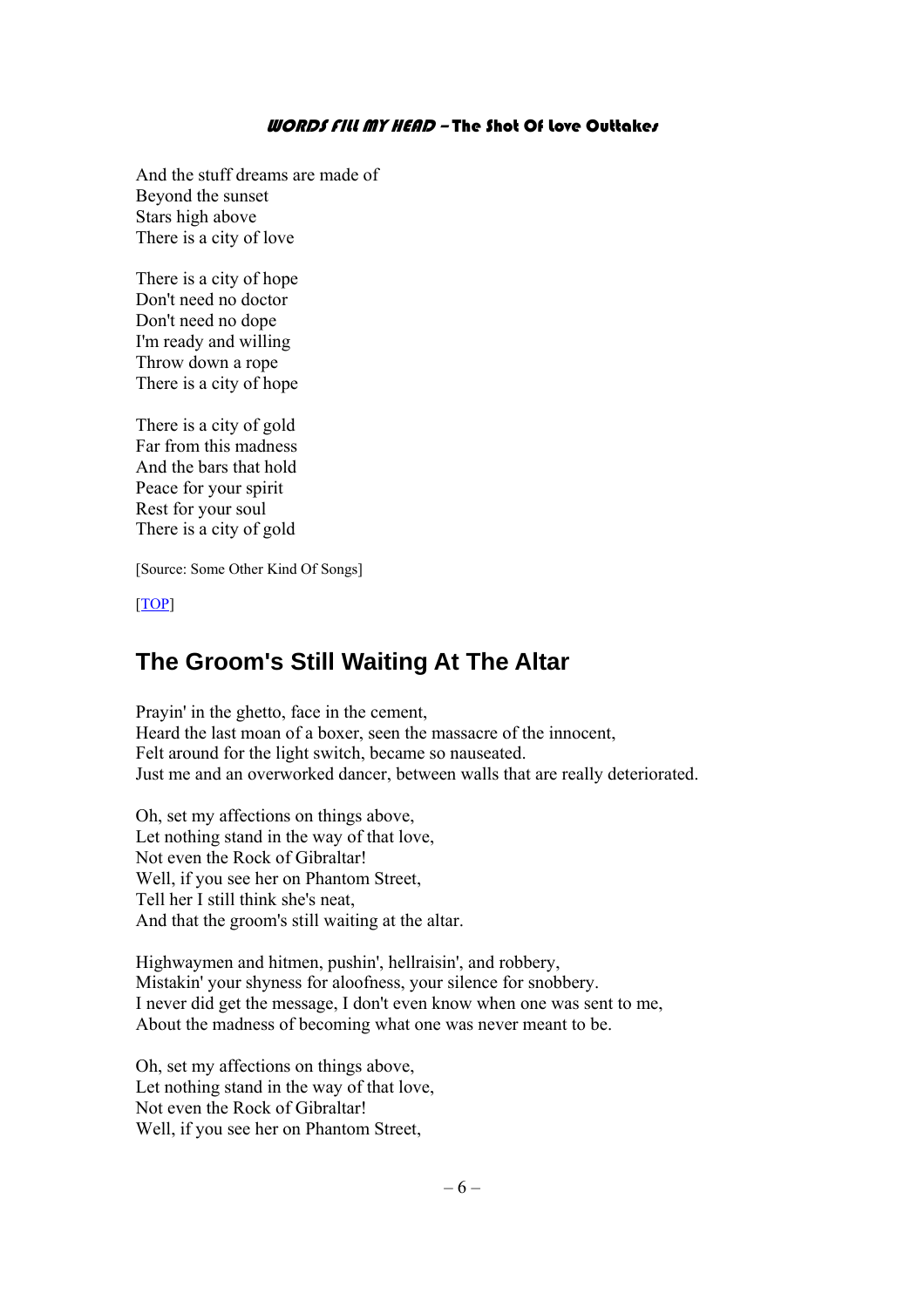Tell her I still think she's neat, And that the groom's still waiting at the altar.

Well, what can I say about Claudette, that wouldn't come back home to haunt me. Finally had to give her up, about the time she began to want me. God has mercy on them who are slandered and humiliated. I'd have done anything for that woman, if she'd only made me feel obligated.

Oh, set my affections on things above, Let nothing stand in the way of that love, Not even the Rock of Gibraltar! Well, if you see her on Phantom Street. Tell her I still think she's neat, And that the groom's still waiting at the altar.

Locked into a time-zone, with a high-degree temperature, Fools counting their money, wise men standing around like furniture. There's a wall between you and what you want, you gotta leap it. Tonight you got the power to take it, tomorrow you won't have the power to keep it.

Oh, set my affections on things above, Let nothing stand in the way of that love, Not even the Rock of Gibraltar! Well, if you see her on Phantom Street, Tell her I still think she's neat, And that the groom's still waiting at the altar.

Looked for the answer, found a solution, Too rich for my blood and I needed a transfusion. Don't know what I say about Claudette, she could be in the mountains or the prairies, She could be respectably married, or running a whorehouse in Buenos Aires.

Oh, set my affections on things above, Let nothing stand in the way of that love, Not even the Rock of Gibraltar! Well, if you see her on Phantom Street, Tell her I still think she's neat, And that the groom's still waiting at the altar.

[Source: The Telegraph # 6, lyrics as performed 16 November 1980 at the Fox Warfield Theatre in San Fransisco, California]

[TOP]

## **Need A Woman**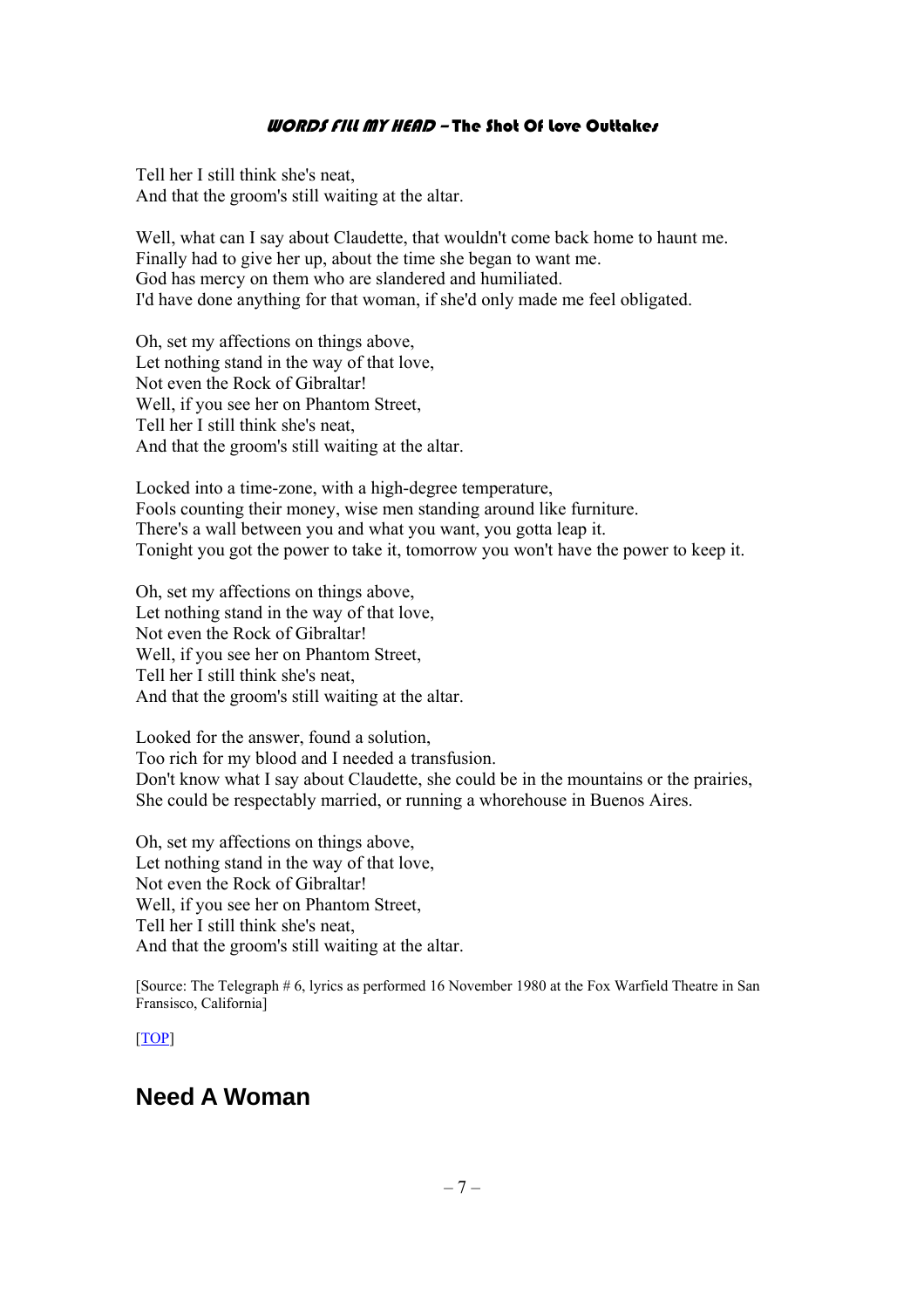It's been raining in my mouth all day, Dripping down to me clothes, My patience is wearing thin, got a fire inside my nose. Searching for the truth the way God designed it, The truth is I might drown before I find it.

Well I need a woman, yes I do Need a woman, yes I do. Someone who can see me as I am, Give me the kind of love that don't have to be condemned And I want you to be that woman every night, Be that woman, treat me right

I've had my eyes on you baby for about five long years, You probably don't know me at all, But I have seen your laughter and I have seen your tears. Now you don't frighten me, I ain't no defendant And you look like it wouldn't hurt you none To have a man of understanding

Well I need a woman, oh don't I Need a woman, bring it home safe at last.

I've seen you standing on the corner, Seen you sitting down in the park Been watching you in the sunshine, Walking with you in the dark.

And I want you to be that woman, treat me right Be that woman every night.

Well, if you believe in something long enough You just naturally come to think it's true. There ain't no wall you can't cross over, Ain't no fire you can't walk through.

Well, believing is all right, Just don't let the wrong people know what it's all about. They might put the evil eye on you. Use their hidden powers to try to turn you out.

Well I need a woman, just to be my queen. Need a woman, black, white, yellow, brown or green

Riding out with me at midnight Like two Spanish desperados Gazing down upon the futile world in her Cadillac Eldorado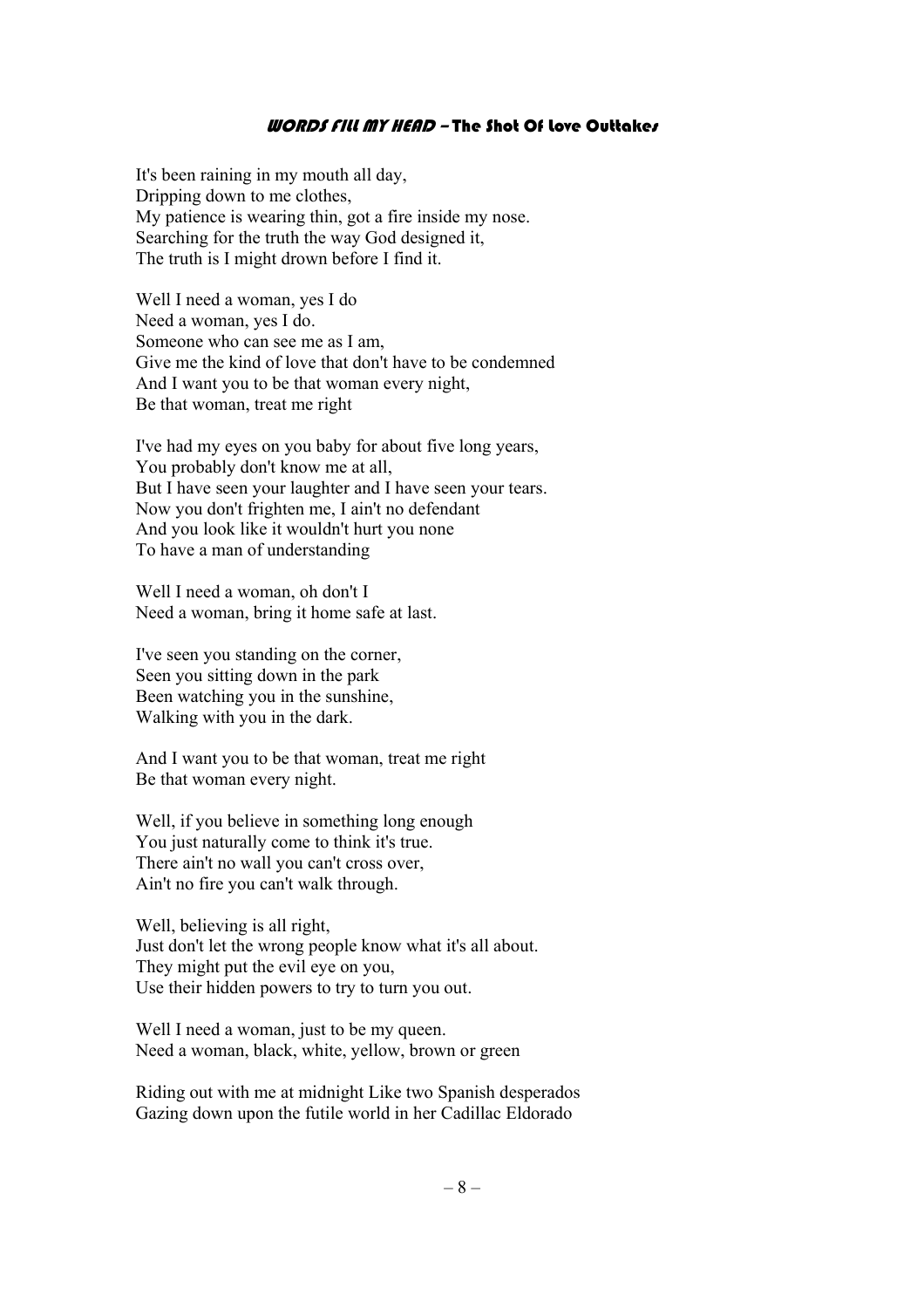We will penetrate the storm in search of truth that has not been tested But she better bring along her checkbook just in case we get arrested

And I want you to be that woman, treat me right Be that woman every night

[Source: The Telegraph # 19]

[TOP]

## **Thief On The Cross**

There's a thief on the cross his chances are slim There's a thief on the cross I wanna talk to him

Well everybody's been diverted Everybody's looking the other way Everybody's attention is divided Well they may not afford to wait There's a thief on the cross his chances are slim There's a thief on the cross I wanna talk to him

Wanna ask him 'bout his mother Wanna ask him 'bout his ways Wanna ask him 'bout to talk to himself If it's time it didn't go too well There's a thief on the cross his chances are slim There's a thief on the cross I wanna talk to him

Well, everybody's not too excited Don't be too surprised Head for the town and you can see it well And it's rising in his eyes There's a thief on the cross his chances are slim There's a thief on the cross I wanna talk to him

Now there's winning, ruling and readin' Everybody goes sinning by the rules There's a secret to excite you Whether Iran or Mexico There's a thief on the cross his chances are slim There's a thief on the cross I wanna talk to him

[Source: Some Other Kind Of Songs]

[TOP]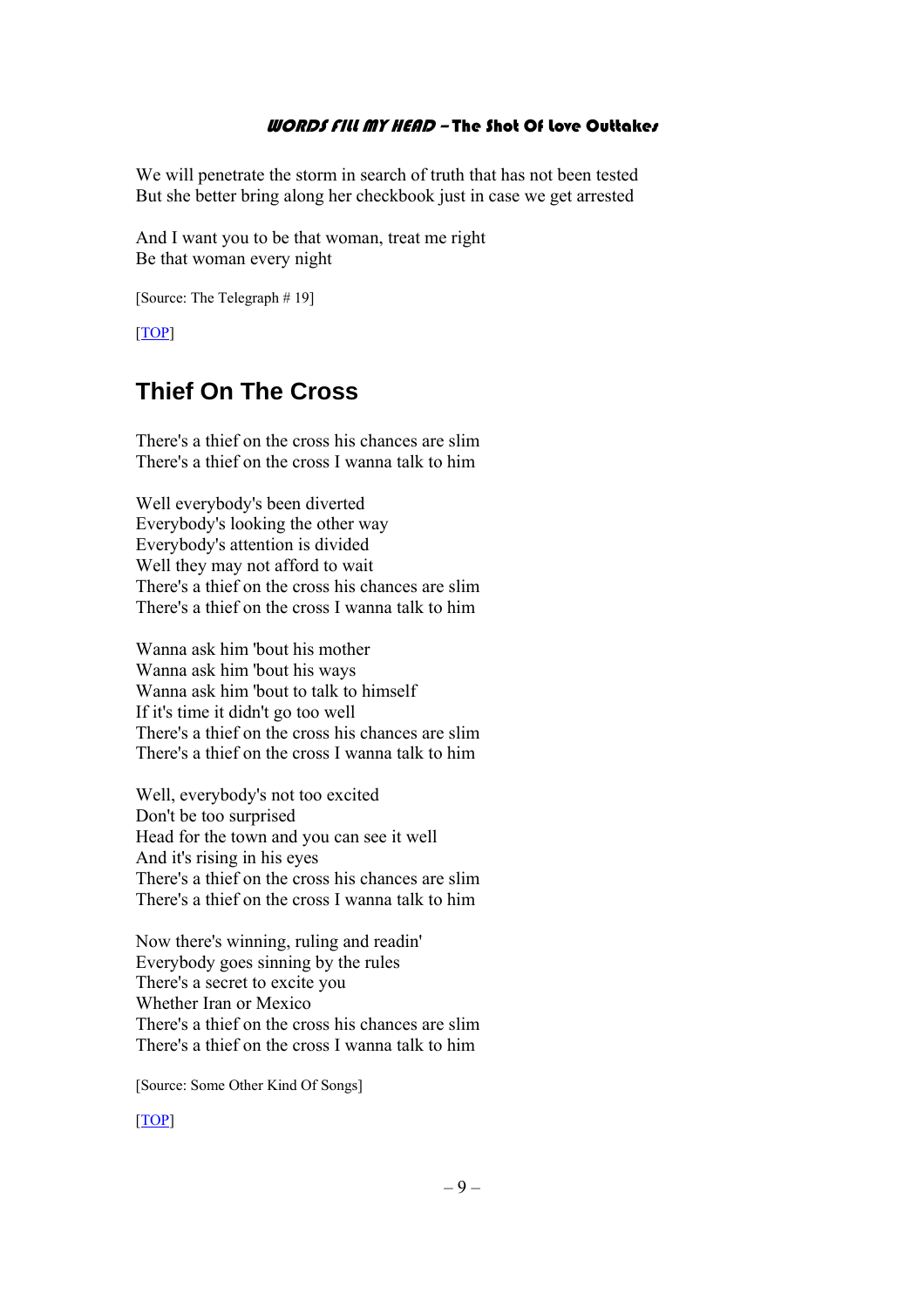## **Watered-Down Love**

Love that's pure hopes all things, Believes all things, won't pull no strings, Won't sneak up into your room, tall, dark and handsome, Capture your soul and hold it for ransom.

You don't want a love that's pure You wanna drown love You want a watered-down love

Love that's pure, it don't make no false claims, Intercedes for you 'stead of casting you blame, Will not deceive you or lead you into transgression, Won't write it up and make you sign a false confession.

You don't want a love that's pure You wanna drown love You want a watered-down love

Love that's pure won't lead you astray, Won't hold you back, won't get in your way, Won't pervert you, corrupt you with foolish wishes, Won't make you envious, won't make you suspicious.

You don't want a love that's pure You wanna drown love You want a watered-down love

Love that's pure ain't no accident, It knows that it knows, is always content, An eternal flame, quietly burning, Never needs to be proud, loud or restlessly yearning.

You don't want a love that's pure You wanna drown love You want a watered-down love

Love that's pure is not what you teach me I got to go where it can reach me I got to flee towards patience and meekness You miscalculate me, mistake my kindness for weakness.

You don't want a love that's pure